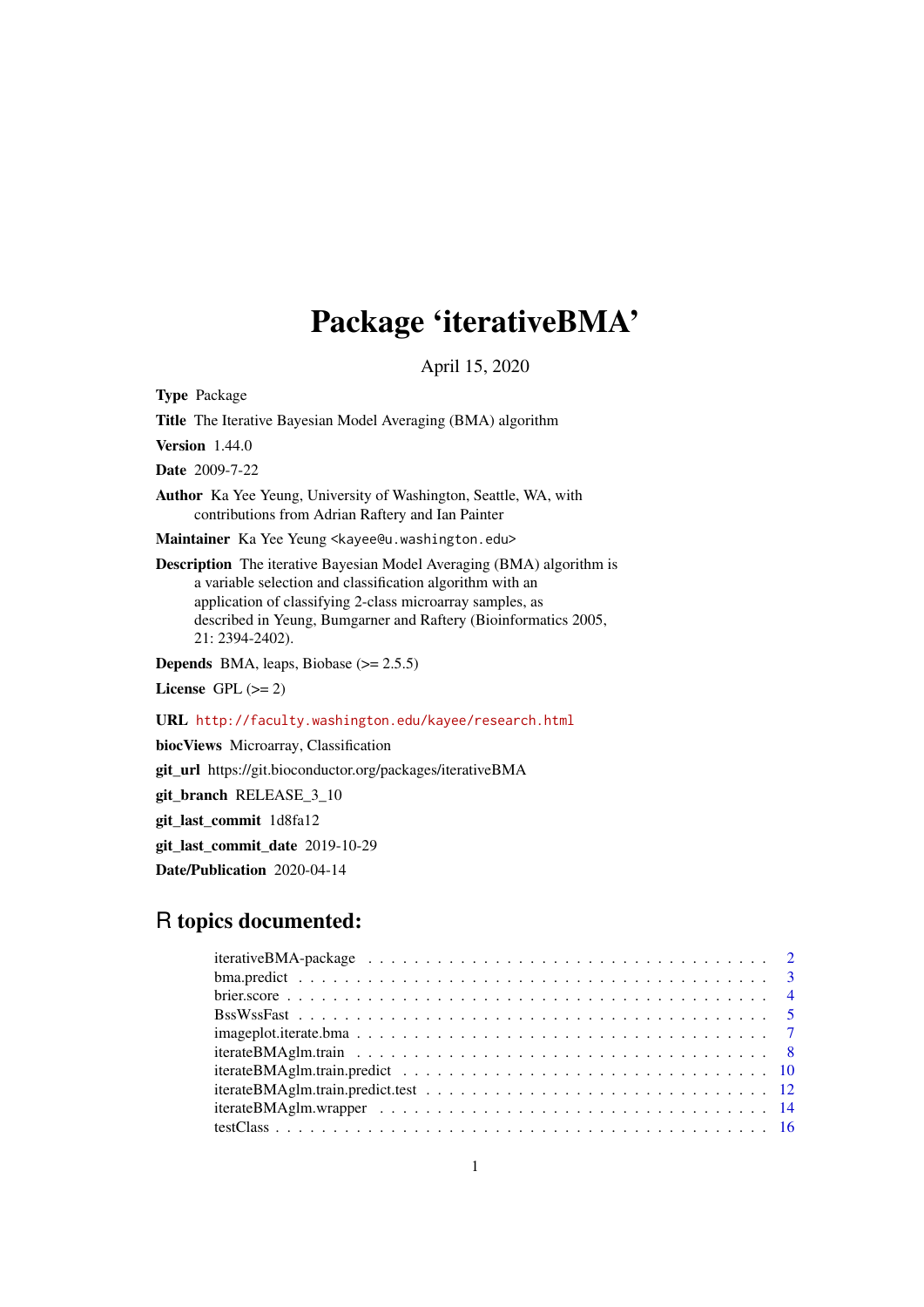<span id="page-1-0"></span>

| Index |  |  |  |  |  |  |  |  |  |  |  |  |  |  |  |  |  |  |  |  |  |  |
|-------|--|--|--|--|--|--|--|--|--|--|--|--|--|--|--|--|--|--|--|--|--|--|
|       |  |  |  |  |  |  |  |  |  |  |  |  |  |  |  |  |  |  |  |  |  |  |
|       |  |  |  |  |  |  |  |  |  |  |  |  |  |  |  |  |  |  |  |  |  |  |
|       |  |  |  |  |  |  |  |  |  |  |  |  |  |  |  |  |  |  |  |  |  |  |

iterativeBMA-package *The Iterative Bayesian Model Averaging (BMA) algorithm*

#### Description

The iterative Bayesian Model Averaging (BMA) algorithm is a variable selection and classification algorithm with an application of classifying 2-class microarray samples, as described in Yeung, Bumgarner and Raftery (Bioinformatics 2005, 21: 2394-2402).

## Details

Package: iterativeBMA Type: Package Version: 0.1.0 Date: 2005-12-30 License: GPL version 2 or higher

The function iterateBMAglm.train selects relevant variables by iteratively applying the bic.glm function from the BMA package. The data is assumed to consist of two classes. The function iterateBMAglm.train.predict combines the training and prediction phases, and returns the predicted posterior probabilities that each test sample belongs to class 1. The function iterateBMAglm.train.predict.tes combines the training, prediction and test phases, and returns a list consisting of the numbers of selected genes and models using the training data, the number of classification errors and the Brier Score on the test set.

#### Author(s)

Ka Yee Yeung, University of Washington, Seattle, WA, with contributions from Adrian Raftery and Ian Painter

Maintainer: Ka Yee Yeung <kayee@u.washington.edu>

## References

Yeung, K.Y., Bumgarner, R.E. and Raftery, A.E. (2005) Bayesian Model Averaging: Development of an improved multi-class, gene selection and classification tool for microarray data. Bioinformatics 21: 2394-2402.

## See Also

[iterateBMAglm.train.predict](#page-9-1), [iterateBMAglm.train.predict.test](#page-11-1), [bma.predict](#page-2-1), [brier.score](#page-3-1)

## Examples

library (Biobase)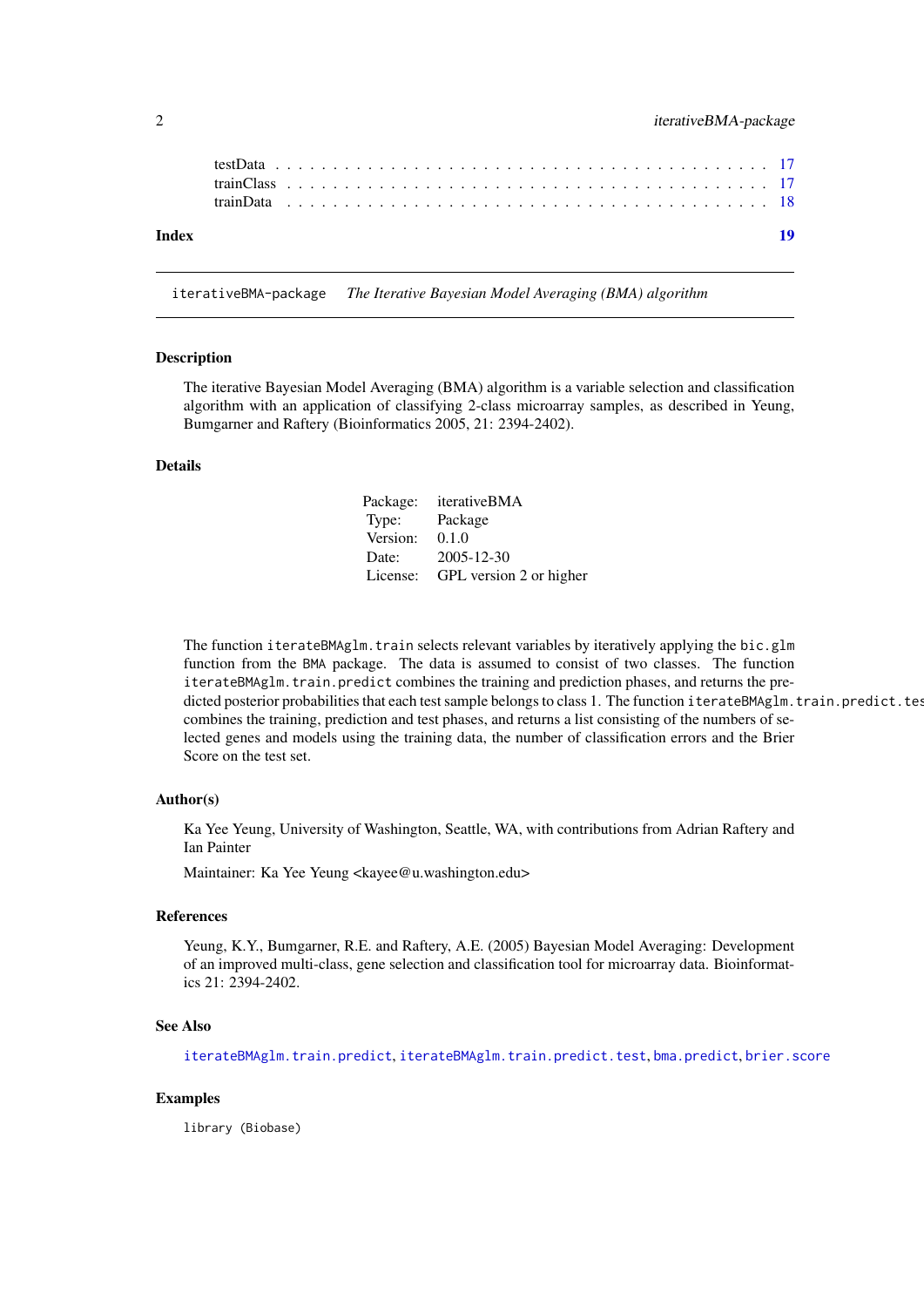#### <span id="page-2-0"></span>bma.predict 3

```
library (BMA)
library (iterativeBMA)
data(trainData)
data(trainClass)
## training phase: select relevant genes
ret.bic.glm <- iterateBMAglm.train (train.expr.set=trainData, trainClass, p=100)
## get the selected genes with probne0 > 0
ret.gene.names <- ret.bic.glm$namesx[ret.bic.glm$probne0 > 0]
data (testData)
## get the subset of test data with the genes from the last iteration of bic.glm
curr.test.dat <- t(exprs(testData)[ret.gene.names,])
## to compute the predicted probabilities for the test samples
y.pred.test <- apply (curr.test.dat, 1, bma.predict, postprobArr=ret.bic.glm$postprob, mleArr=ret.bic.glm$mle)
## compute the Brier Score if the class labels of the test samples are known
data (testClass)
brier.score (y.pred.test, testClass)
```
<span id="page-2-1"></span>bma.predict *Predicted Probabilities from Bayesian Model Averaging*

#### Description

This function computes the predicted posterior probability that each test sample belongs to class 1. It assumes 2-class data, and requires the true class labels to be known.

#### Usage

bma.predict (newdataArr, postprobArr, mleArr)

#### Arguments

| newdataArr  | a vector consisting of the data from a test sample.                                                                                                  |
|-------------|------------------------------------------------------------------------------------------------------------------------------------------------------|
| postprobArr | a vector consisting of the posterior probability of each BMA selected model.                                                                         |
| mleArr      | matrix with one row per model and one column per variable giving the maximum<br>likelihood estimate of each coefficient for each BMA selected model. |

#### Details

Let Y be the response variable (class labels for samples in our case). In Bayesian Model Averaging  $(BMA)$ , the posterior probability of Y=1 given the training set is the weighted average of the posterior probability of  $Y=1$  given the training set and model M multiplied by the posterior probability of model M given the training set, summing over a set of models M.

#### Value

A real number between zero and one, representing the predicted posterior probability.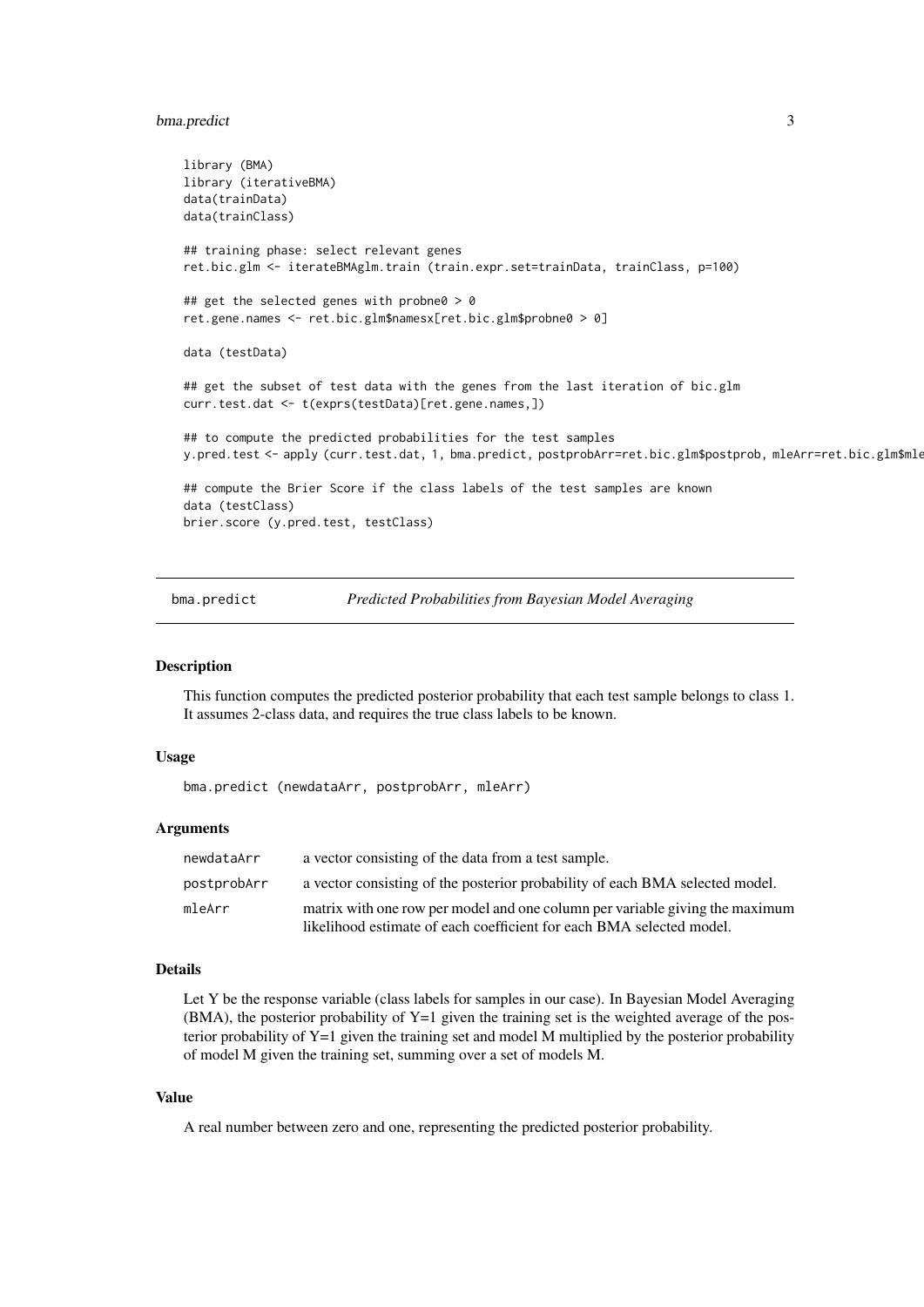#### <span id="page-3-0"></span>References

Raftery, A.E. (1995). Bayesian model selection in social research (with Discussion). Sociological Methodology 1995 (Peter V. Marsden, ed.), pp. 111-196, Cambridge, Mass.: Blackwells.

Yeung, K.Y., Bumgarner, R.E. and Raftery, A.E. (2005) Bayesian Model Averaging: Development of an improved multi-class, gene selection and classification tool for microarray data. Bioinformatics 21: 2394-2402.

## See Also

[brier.score](#page-3-1), [iterateBMAglm.train](#page-7-1)

## Examples

```
library (Biobase)
library (BMA)
library (iterativeBMA)
data(trainData)
data(trainClass)
## training phase: select relevant genes
ret.bic.glm <- iterateBMAglm.train (train.expr.set=trainData, trainClass, p=100)
## get the selected genes with probne0 > 0
ret.gene.names <- ret.bic.glm$namesx[ret.bic.glm$probne0 > 0]
data (testData)
## get the subset of test data with the genes from the last iteration of bic.glm
curr.test.dat <- t(exprs(testData)[ret.gene.names,])
## to compute the predicted probabilities for the test samples
y.pred.test <- apply (curr.test.dat, 1, bma.predict, postprobArr=ret.bic.glm$postprob, mleArr=ret.bic.glm$mle)
## compute the Brier Score if the class labels of the test samples are known
data (testClass)
brier.score (y.pred.test, testClass)
```
<span id="page-3-1"></span>brier.score *Brier Score: assessment of prediction accuracy*

## Description

The Brier Score is a probabilistic number of errors that takes the predicted probabilities into consideration. A small Brier Score indicates high prediction accuracy. This function assumes 2-class data, and requires the true class labels to be known.

## Usage

```
brier.score (predictedArr, truthArr)
```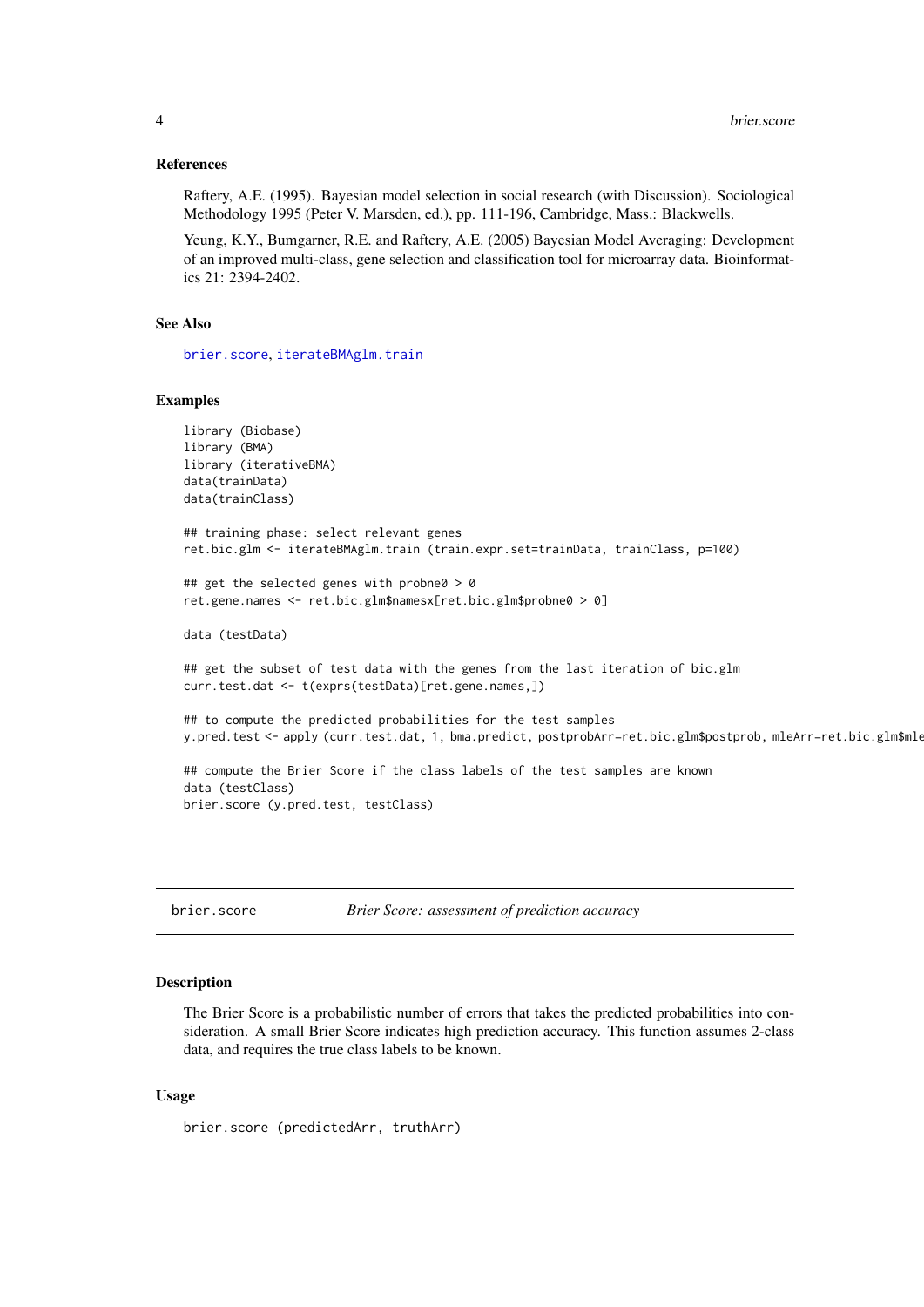#### <span id="page-4-0"></span>BssWssFast 5

#### Arguments

| predictedArr | a vector consisting of the predicted probabilities that the test sample belongs to<br>class 1.                                          |  |
|--------------|-----------------------------------------------------------------------------------------------------------------------------------------|--|
| truthArr     | a zero-one vector indicating the known class labels of the test samples. We<br>assume this vector has the same length as predicted Arr. |  |
|              |                                                                                                                                         |  |

## Details

The Brier Score computes the sum of squares of the differences between the true class and the predicted probability over all test samples. If the predicted probabilities are constrained to equal to 0 or 1, the Brier Score is equal to the total number of classification errors.

## Value

A non-negative real number.

## References

Brier, G.W. (1950) Verification of forecasts expressed in terms of probability. Monthly Weather Review 78: 1-3.

Yeung, K.Y., Bumgarner, R.E. and Raftery, A.E. (2005) Bayesian Model Averaging: Development of an improved multi-class, gene selection and classification tool for microarray data. Bioinformatics 21: 2394-2402.

## See Also

[bma.predict](#page-2-1), [iterateBMAglm.train.predict](#page-9-1)

## Examples

```
library (Biobase)
library (BMA)
library (iterativeBMA)
data(trainData)
data(trainClass)
data (testData)
```
ret.vec <- iterateBMAglm.train.predict (train.expr.set=trainData, test.expr.set=testData, trainClass, p=100)

```
## compute the Brier Score
data (testClass)
brier.score (ret.vec, testClass)
```
<span id="page-4-1"></span>

| BssWssFast |  | Between-groups sum-of-squares to within-groups sum-of-squares ra- |
|------------|--|-------------------------------------------------------------------|
|            |  |                                                                   |

## Description

This is a univariate technique to select relevant genes in classification of microarray data. In classifying samples of microarray data, this ratio is computed for each gene. A large between-groups to within-groups sum-of-squares ratio indicates a potentially relevant gene.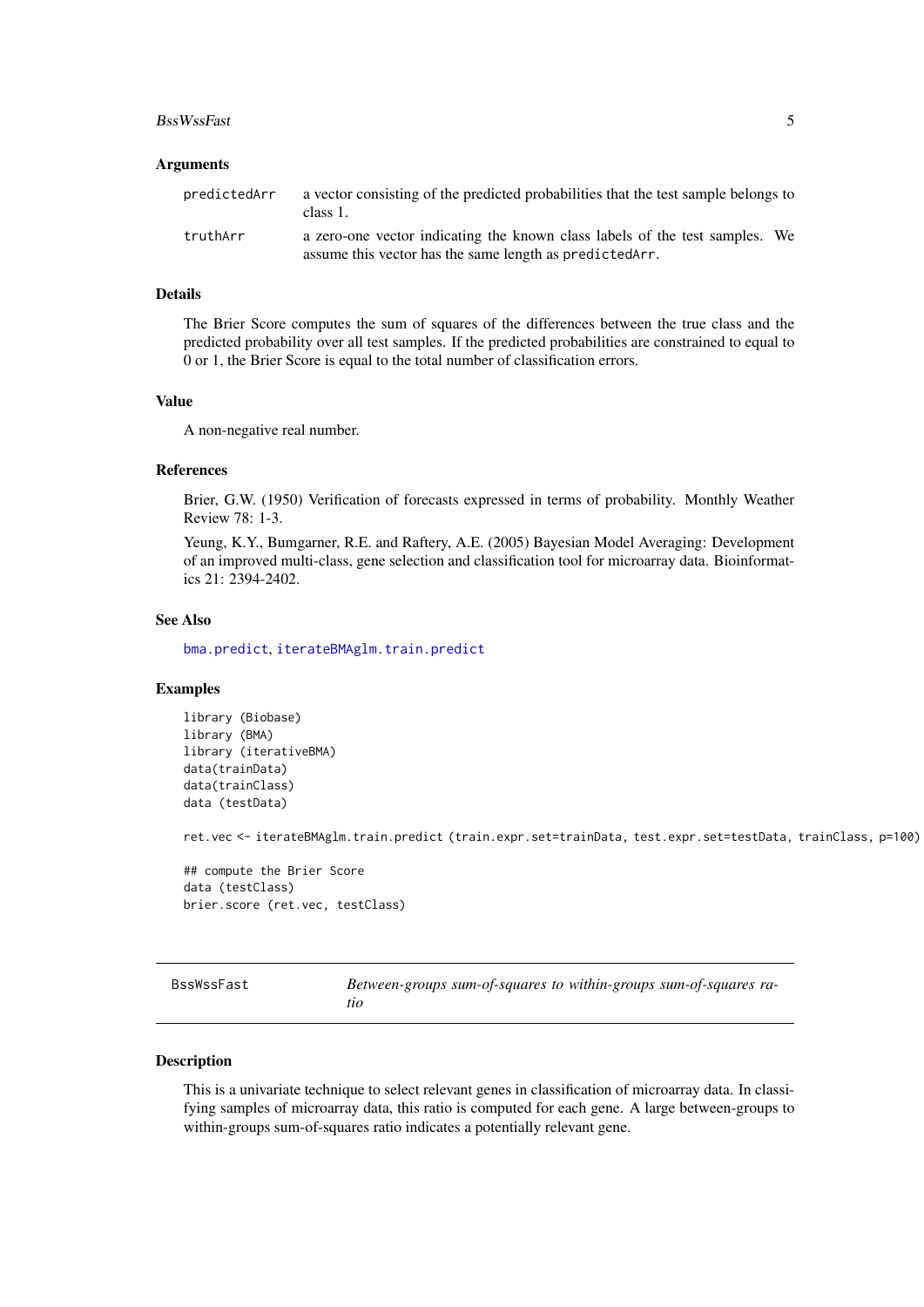#### <span id="page-5-0"></span>Usage

BssWssFast (X, givenClassArr, numClass = 2)

#### Arguments

| $\times$      | data matrix where columns are variables and rows are observations. In the case<br>of gene expression data, the columns (variables) represent genes, while the rows<br>(observations) represent samples or experiments.                                                                |
|---------------|---------------------------------------------------------------------------------------------------------------------------------------------------------------------------------------------------------------------------------------------------------------------------------------|
| givenClassArr | class vector for the observations (samples or experiments). Class numbers are<br>assumed to start from 0, and the length of this class vector should be equal to<br>the number of rows in X. In the case of 2-class data, we expect the class vector<br>consists of zero's and one's. |
| numClass      | number of classes. The default is 2.                                                                                                                                                                                                                                                  |

## Details

This function is called by iterateBMAglm.2class.

## Value

A list of 2 elements are returned:

| X  | A vector containing the BSS/WSS ratios in descending order.         |
|----|---------------------------------------------------------------------|
| 1X | A vector containing the indices corresponding to the sorted ratios. |

## References

Dudoit, S., Fridlyand, J. and Speed, T.P. (2002) Comparison of discrimination methods for the classification of tumors using gene expression data. Journal of the American Statistical Association 97: 77-87.

Yeung, K.Y., Bumgarner, R.E. and Raftery, A.E. (2005) Bayesian Model Averaging: Development of an improved multi-class, gene selection and classification tool for microarray data. Bioinformatics 21: 2394-2402.

## See Also

[iterateBMAglm.train](#page-7-1), [trainData](#page-17-1), [trainClass](#page-16-1)

## Examples

```
data(trainData)
data(trainClass)
```
ret.bsswss <- BssWssFast (X=t(exprs(trainData)), givenClassArr=trainClass, numClass = 2)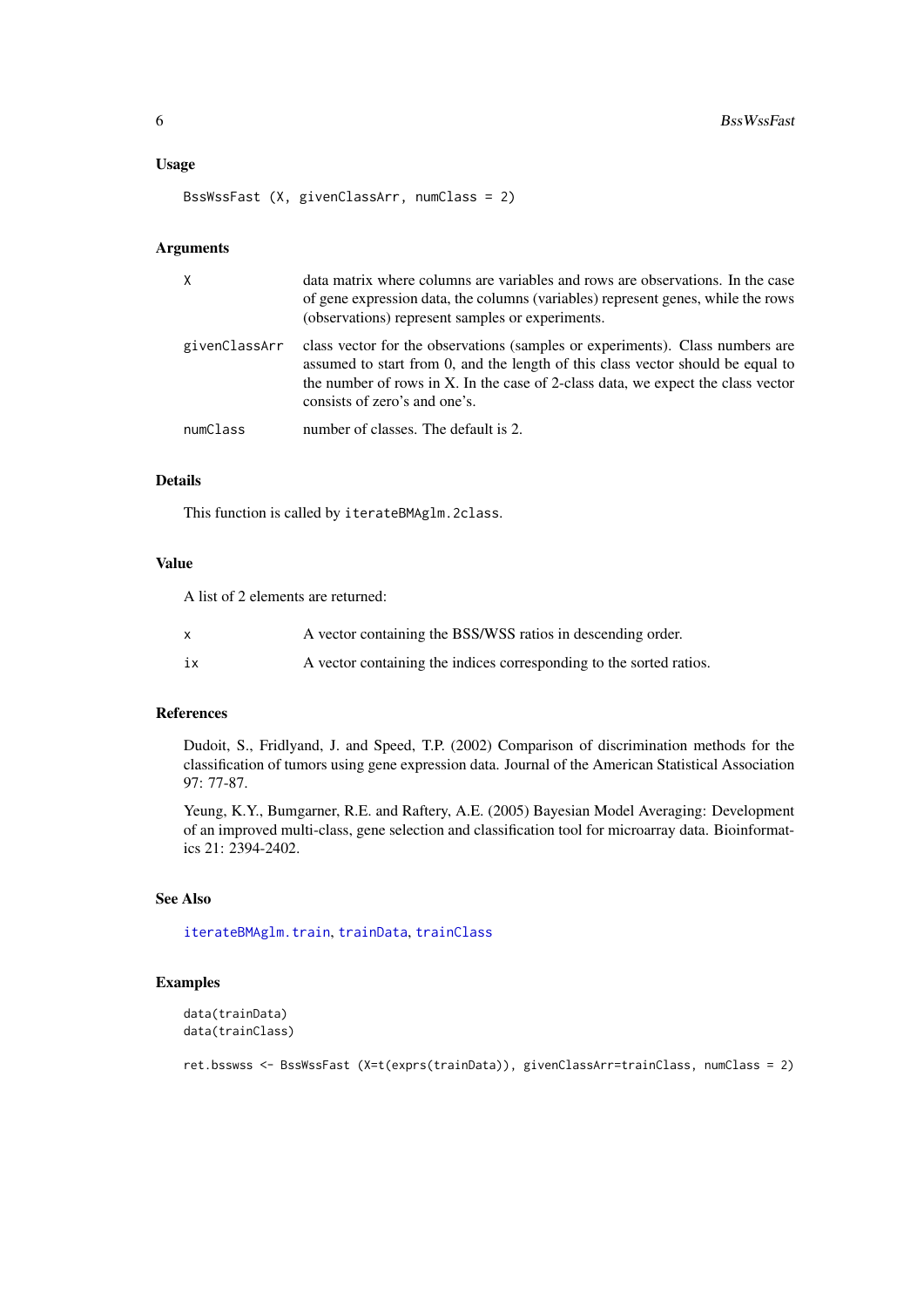<span id="page-6-0"></span>imageplot.iterate.bma *An image plot visualization tool*

## Description

Create a visualization of the models and variables selected by the iterative BMA algorithm.

## Usage

```
imageplot.iterate.bma (bicreg.out, color="default", ...)
```
## Arguments

| bicreg.out              | An object of type 'bicreg', 'bic.glm' or 'bic.surv'                                                                                                          |
|-------------------------|--------------------------------------------------------------------------------------------------------------------------------------------------------------|
| color                   | The color of the plot. The value "default" uses the current default R color scheme<br>for image. The value "blackandwhite" produces a black and white image. |
| $\cdot$ $\cdot$ $\cdot$ | Other parameters to be passed to the image and axis functions.                                                                                               |

## Details

This function is a modification of the imageplot.bma function from the BMA package. The difference is that variables (genes) with probne0 equal to 0 are removed before plotting. The arguments of this function is identical to those in imageplot.bma.

## Value

An heatmap-style image, with the BMA selected variables on the vertical axis, and the BMA selected models on the horizontal axis. The variables (genes) are sorted in descreasing order of the posterior probability that the variable is not equal to 0 (probne0) from top to bottom. The models are sorted in descreasing order of the model posterior probability (postprob) from left to right.

#### Note

The BMA and Biobase packages are required.

## References

Clyde, M. (1999) Bayesian Model Averaging and Model Search Strategies (with discussion). In Bayesian Statistics 6. J.M. Bernardo, A.P. Dawid, J.O. Berger, and A.F.M. Smith eds. Oxford University Press, pages 157-185.

Yeung, K.Y., Bumgarner, R.E. and Raftery, A.E. (2005) Bayesian Model Averaging: Development of an improved multi-class, gene selection and classification tool for microarray data. Bioinformatics 21: 2394-2402.

## See Also

[iterateBMAglm.train](#page-7-1)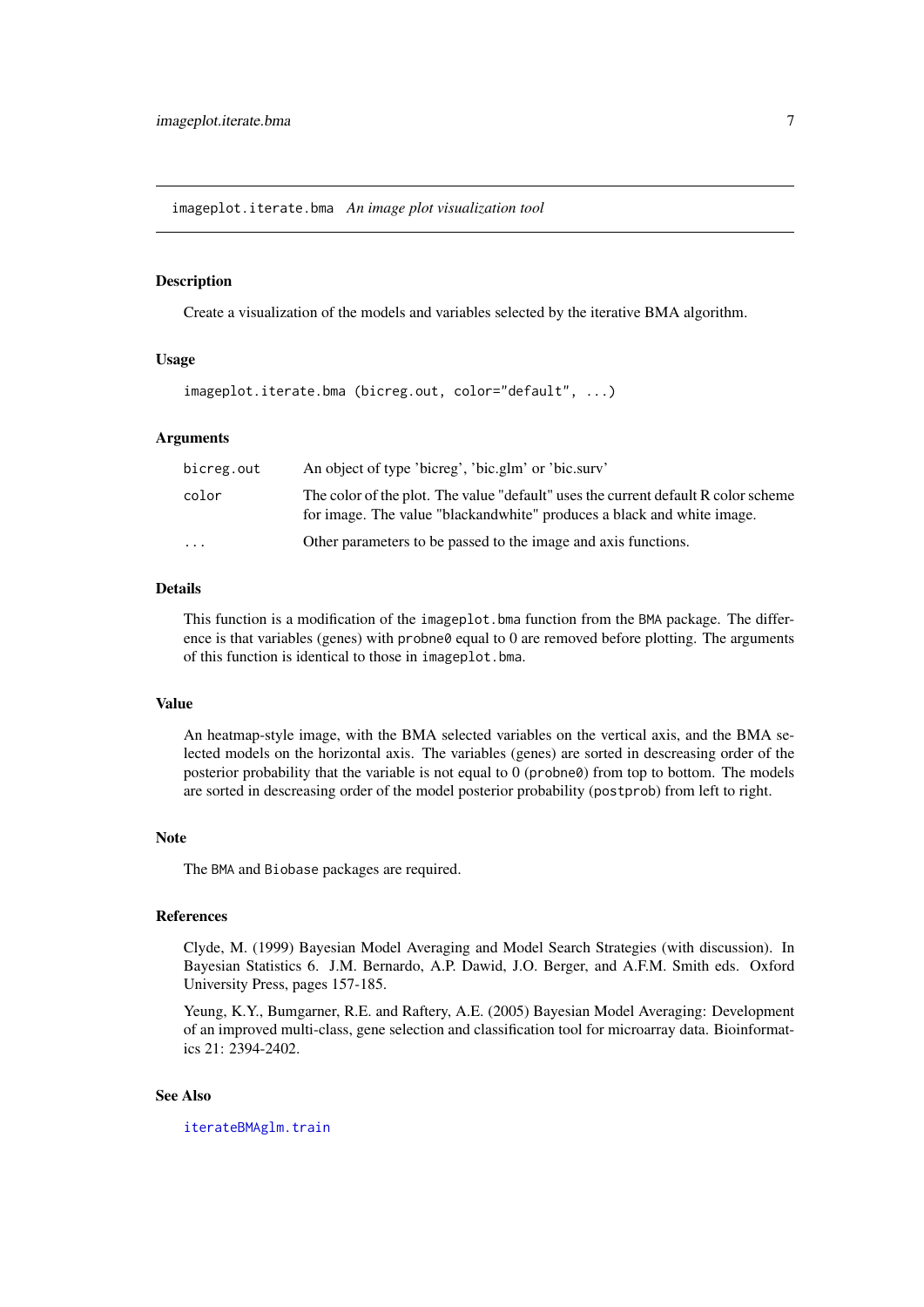## Examples

```
library (Biobase)
library (BMA)
library (iterativeBMA)
data(trainData)
data(trainClass)
## training phase: select relevant genes
ret.bic.glm <- iterateBMAglm.train (train.expr.set=trainData, trainClass, p=100)
## produce an image plot to visualize the selected genes and models
imageplot.iterate.bma (ret.bic.glm)
```
<span id="page-7-1"></span>iterateBMAglm.train *Iterative Bayesian Model Averaging: training step*

## Description

Classification and variable selection on microarray data. This is a multivariate technique to select a small number of relevant variables (typically genes) to classify microarray samples. This function performs the training phase. The data is assumed to consist of two classes. Logistic regression is used for classification.

#### Usage

iterateBMAglm.train (train.expr.set, train.class, p=100, nbest=10, maxNvar=30, maxIter=20000, thre

## Arguments

|              | train.expr.set an ExpressionSet object. We assume the rows in the expression data represent<br>variables (genes), while the columns represent samples or experiments. This<br>training data is used to select relevant genes (variables) for classification.                                                                                          |
|--------------|-------------------------------------------------------------------------------------------------------------------------------------------------------------------------------------------------------------------------------------------------------------------------------------------------------------------------------------------------------|
| train.class  | class vector for the observations (samples or experiments) in the training data.<br>Class numbers are assumed to start from 0, and the length of this class vector<br>should be equal to the number of rows in train.dat. Since we assume 2-class<br>data, we expect the class vector consists of zero's and one's.                                   |
| p            | a number indicating the maximum number of top univariate genes used in the it-<br>erative BMA algorithm. This number is assumed to be less than the total number<br>of genes in the training data. A larger p usually requires longer computational<br>time as more iterations of the BMA algorithm are potentially applied. The de-<br>fault is 100. |
| nbest        | a number specifying the number of models of each size returned to bic.glm in<br>the BMA package. The default is 10.                                                                                                                                                                                                                                   |
| maxNvar      | a number indicating the maximum number of variables used in each iteration of<br>bic.glm from the BMA package. The default is 30.                                                                                                                                                                                                                     |
| maxIter      | a number indicating the maximum of iterations of bic.glm. The default is<br>20000.                                                                                                                                                                                                                                                                    |
| thresProbne0 | a number specifying the threshold for the posterior probability that each variable<br>(gene) is non-zero (in percent). Variables (genes) with such posterior probability<br>less than this threshold are dropped in the iterative application of bic.glm. The<br>default is 1 percent.                                                                |

<span id="page-7-0"></span>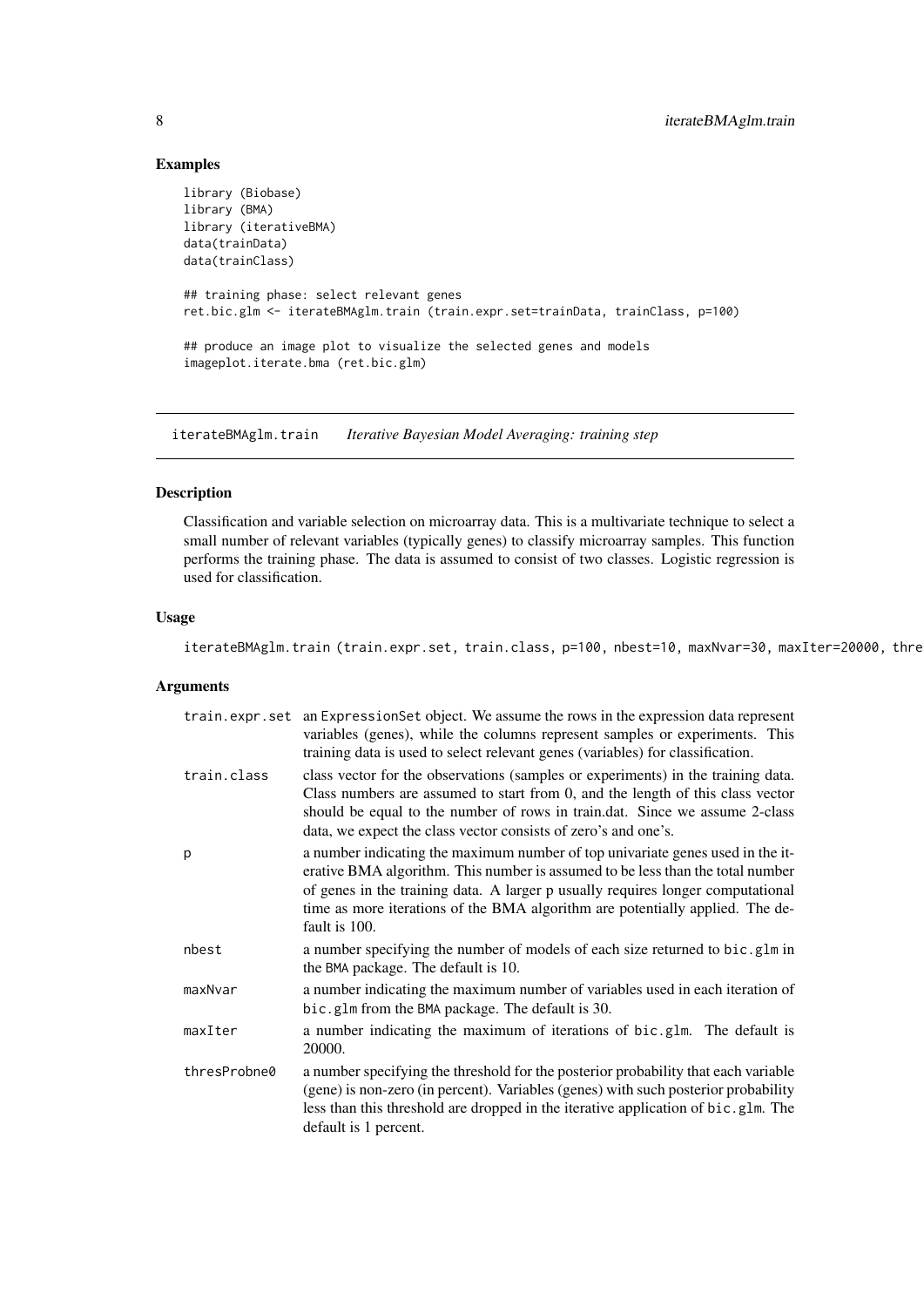The training phase consists of first ordering all the variables (genes) by a univariate measure called between-groups to within-groups sums-of-squares (BSS/WSS) ratio, and then iteratively applying the bic.glm algorithm from the BMA package. In the first application of the bic.glm algorithm, the top maxNvar univariate ranked genes are used. After each application of the bic.glm algorithm, the genes with probne0 < thresProbne0 are dropped, and the next univariate ordered genes are added to the BMA window.

## Value

An object of class bic.glm returned by the last iteration of bic.glm. The object is a list consisting of the following components:

| namesx       | the names of the variables in the last iteration of bic.glm.                                                                            |
|--------------|-----------------------------------------------------------------------------------------------------------------------------------------|
| postprob     | the posterior probabilities of the models selected.                                                                                     |
| deviance     | the estimated model deviances.                                                                                                          |
| label        | labels identifying the models selected.                                                                                                 |
| bic          | values of BIC for the models.                                                                                                           |
| size         | the number of independent variables in each of the models.                                                                              |
| which        | a logical matrix with one row per model and one column per variable indicating<br>whether that variable is in the model.                |
| probne0      | the posterior probability that each variable is non-zero (in percent).                                                                  |
| postmean     | the posterior mean of each coefficient (from model averaging).                                                                          |
| postsd       | the posterior standard deviation of each coefficient (from model averaging).                                                            |
| condpostmean | the posterior mean of each coefficient conditional on the variable being included<br>in the model.                                      |
| condpostsd   | the posterior standard deviation of each coefficient conditional on the variable<br>being included in the model.                        |
| mle          | matrix with one row per model and one column per variable giving the maximum<br>likelihood estimate of each coefficient for each model. |
| se           | matrix with one row per model and one column per variable giving the standard<br>error of each coefficient for each model.              |
| reduced      | a logical indicating whether any variables were dropped before model averaging.                                                         |
| dropped      | a vector containing the names of those variables dropped before model averag-<br>ing.                                                   |
| call         | the matched call that created the bma. Im object.                                                                                       |

#### Note

The BMA and Biobase packages are required.

## References

Raftery, A.E. (1995). Bayesian model selection in social research (with Discussion). Sociological Methodology 1995 (Peter V. Marsden, ed.), pp. 111-196, Cambridge, Mass.: Blackwells.

Yeung, K.Y., Bumgarner, R.E. and Raftery, A.E. (2005) Bayesian Model Averaging: Development of an improved multi-class, gene selection and classification tool for microarray data. Bioinformatics 21: 2394-2402.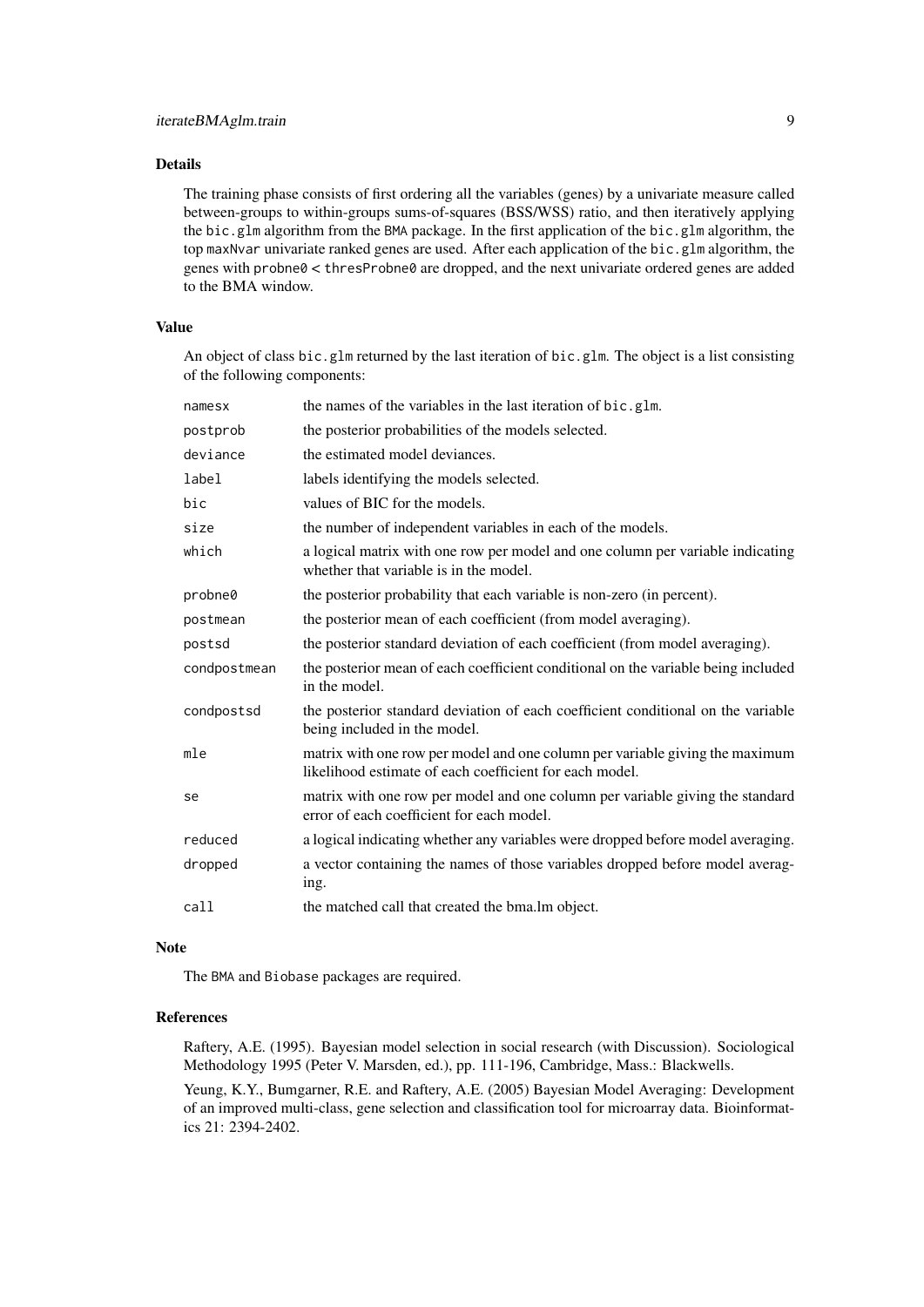#### See Also

[iterateBMAglm.train.predict](#page-9-1), [iterateBMAglm.train.predict.test](#page-11-1), [bma.predict](#page-2-1), [brier.score](#page-3-1)

#### Examples

```
library (Biobase)
library (BMA)
library (iterativeBMA)
data(trainData)
data(trainClass)
## training phase: select relevant genes
ret.bic.glm <- iterateBMAglm.train (train.expr.set=trainData, trainClass, p=100)
## get the selected genes with probne0 > 0
ret.gene.names <- ret.bic.glm$namesx[ret.bic.glm$probne0 > 0]
## show the posterior probabilities of selected models
ret.bic.glm$postprob
data (testData)
## get the subset of test data with the genes from the last iteration of bic.glm
curr.test.dat <- t(exprs(testData)[ret.gene.names,])
## to compute the predicted probabilities for the test samples
y.pred.test <- apply (curr.test.dat, 1, bma.predict, postprobArr=ret.bic.glm$postprob, mleArr=ret.bic.glm$mle)
## compute the Brier Score if the class labels of the test samples are known
data (testClass)
brier.score (y.pred.test, testClass)
```
<span id="page-9-1"></span>iterateBMAglm.train.predict

*Iterative Bayesian Model Averaging: training and prediction*

## Description

Classification and variable selection on microarray data. This is a multivariate technique to select a small number of relevant variables (typically genes) to classify microarray samples. This function performs the training, and prediction steps. The data is assumed to consist of two classes. Logistic regression is used for classification.

## Usage

iterateBMAglm.train.predict (train.expr.set, test.expr.set, train.class, p=100, nbest=10, maxNvar=

## Arguments

train.expr.set an ExpressionSet object. We assume the rows in the expression data represent variables (genes), while the columns represent samples or experiments. This training data is used to select relevant genes (variables) for classification.

<span id="page-9-0"></span>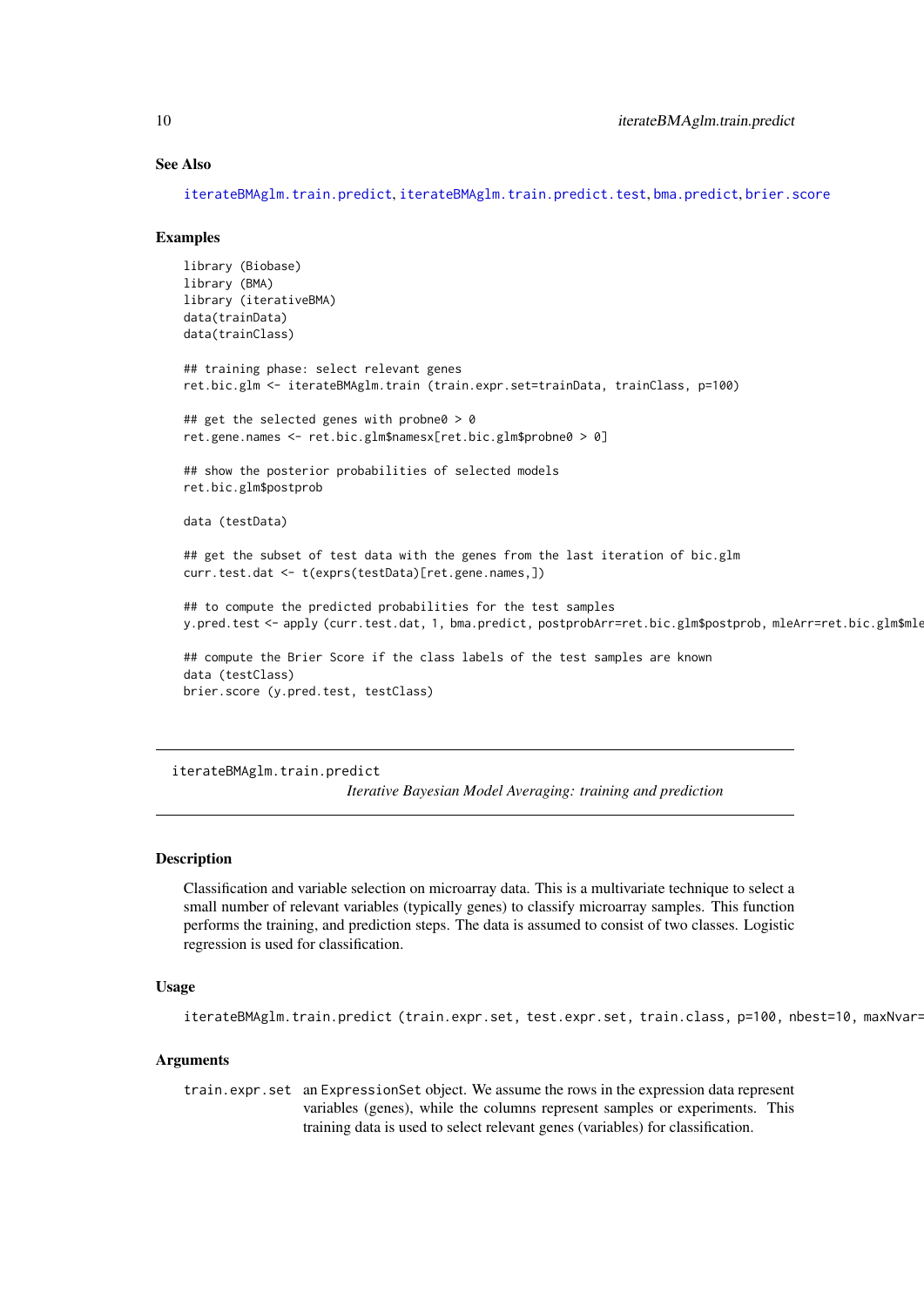<span id="page-10-0"></span>

| test.expr.set | an ExpressionSet object. We assume the rows in the expression data represent<br>variables (genes), while the columns represent samples or experiments. The<br>variables selected using the training data is used to classify samples on this test<br>data.                                                                                            |
|---------------|-------------------------------------------------------------------------------------------------------------------------------------------------------------------------------------------------------------------------------------------------------------------------------------------------------------------------------------------------------|
| train.class   | class vector for the observations (samples or experiments) in the training data.<br>Class numbers are assumed to start from 0, and the length of this class vector<br>should be equal to the number of rows in train.dat. Since we assume 2-class<br>data, we expect the class vector consists of zero's and one's.                                   |
| p             | a number indicating the maximum number of top univariate genes used in the it-<br>erative BMA algorithm. This number is assumed to be less than the total number<br>of genes in the training data. A larger p usually requires longer computational<br>time as more iterations of the BMA algorithm are potentially applied. The de-<br>fault is 100. |
| nbest         | a number specifying the number of models of each size returned to bic.glm in<br>the BMA package. The default is 10.                                                                                                                                                                                                                                   |
| maxNvar       | a number indicating the maximum number of variables used in each iteration of<br>bic.glm from the BMA package. The default is 30.                                                                                                                                                                                                                     |
| maxIter       | a number indicating the maximum of iterations of bic.glm. The default is<br>20000.                                                                                                                                                                                                                                                                    |
| thresProbne0  | a number specifying the threshold for the posterior probability that each variable<br>(gene) is non-zero (in percent). Variables (genes) with such posterior probability<br>less than this threshold are dropped in the iterative application of bic.glm. The<br>default is 1 percent.                                                                |

This function consists of the training phase and the prediction phase. The training phase consists of first ordering all the variables (genes) by a univariate measure called between-groups to withingroups sums-of-squares (BSS/WSS) ratio, and then iteratively applying the bic.glm algorithm from the BMA package. The prediction phase uses the variables (genes) selected in the training phase to classify the samples in the test set.

#### Value

A vector consisting of the predicted probability that each test sample belongs to class 1 is returned.

## Note

The BMA and Biobase packages are required.

#### References

Raftery, A.E. (1995). Bayesian model selection in social research (with Discussion). Sociological Methodology 1995 (Peter V. Marsden, ed.), pp. 111-196, Cambridge, Mass.: Blackwells.

Yeung, K.Y., Bumgarner, R.E. and Raftery, A.E. (2005) Bayesian Model Averaging: Development of an improved multi-class, gene selection and classification tool for microarray data. Bioinformatics 21: 2394-2402.

## See Also

[iterateBMAglm.train](#page-7-1), [iterateBMAglm.train.predict.test](#page-11-1), [brier.score](#page-3-1)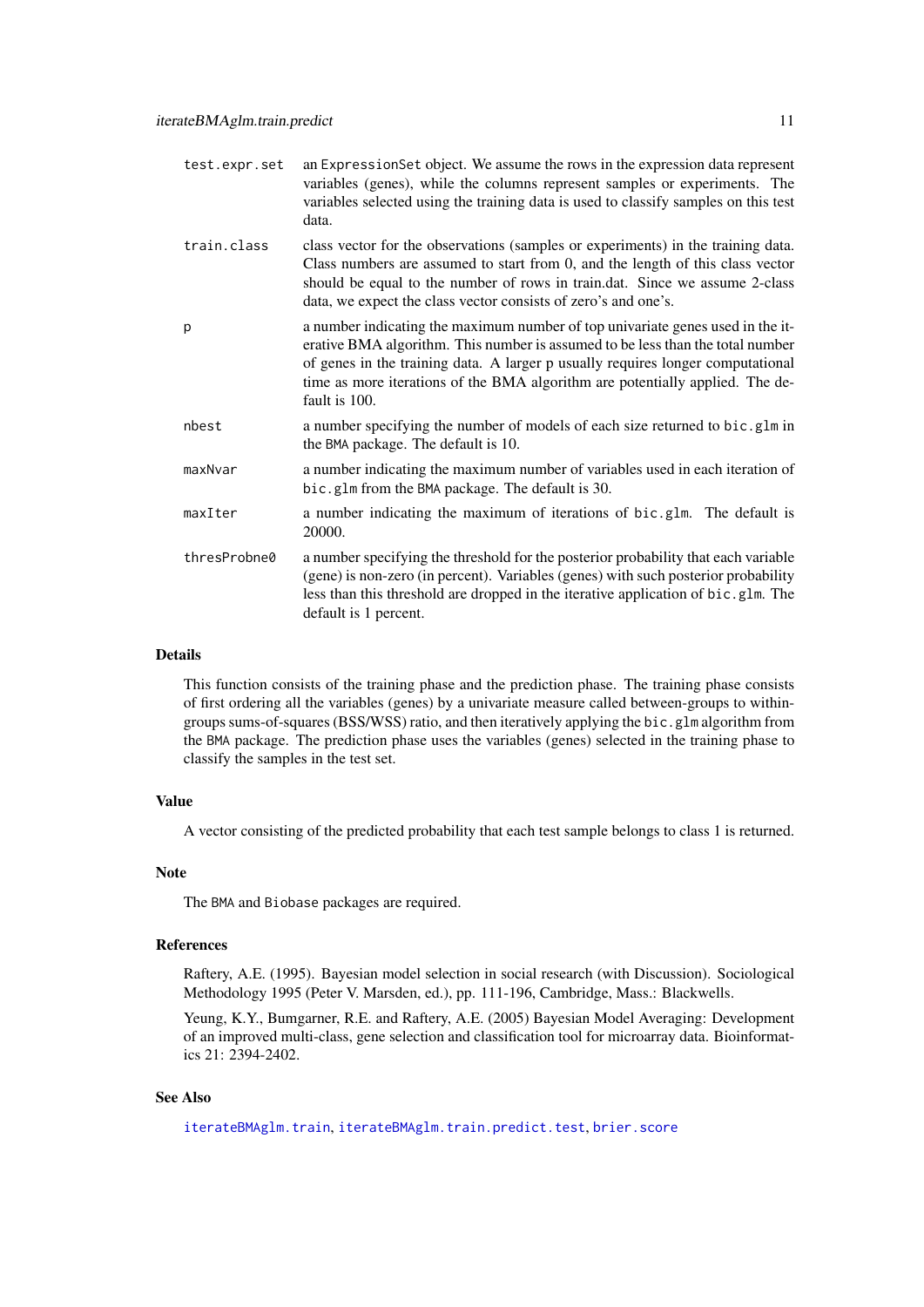## Examples

```
library (Biobase)
library (BMA)
library (iterativeBMA)
data(trainData)
data(trainClass)
data (testData)
ret.vec <- iterateBMAglm.train.predict (train.expr.set=trainData, test.expr.set=testData, trainClass, p=100)
## compute the Brier Score
data (testClass)
brier.score (ret.vec, testClass)
```

```
iterateBMAglm.train.predict.test
```
*Iterative Bayesian Model Averaging: training, prediction and testing*

## Description

Classification and variable selection on microarray data. This is a multivariate technique to select a small number of relevant variables (typically genes) to classify microarray samples. This function performs the training, prediction and testing steps. The data is assumed to consist of two classes, and the classes of the test data is assumed to be known. Logistic regression is used for classification.

## Usage

iterateBMAglm.train.predict.test (train.expr.set, test.expr.set, train.class, test.class, p=100, r

## Arguments

|               | train.expr.set an Expression Set object. We assume the rows in the expression data represent<br>variables (genes), while the columns represent samples or experiments. This<br>training data is used to select relevant genes (variables) for classification.                                                                                         |
|---------------|-------------------------------------------------------------------------------------------------------------------------------------------------------------------------------------------------------------------------------------------------------------------------------------------------------------------------------------------------------|
| test.expr.set | an ExpressionSet object. We assume the rows in the expression data represent<br>variables (genes), while the columns represent samples or experiments. The<br>variables selected using the training data is used to classify samples on this test<br>data.                                                                                            |
| train.class   | class vector for the observations (samples or experiments) in the training data.<br>Class numbers are assumed to start from 0, and the length of this class vector<br>should be equal to the number of rows in train.dat. Since we assume 2-class<br>data, we expect the class vector consists of zero's and one's.                                   |
| test.class    | class vector for the observations (samples or experiments) in the test data. Class<br>numbers are assumed to start from 0, and the length of this class vector should<br>be equal to the number of rows in test.dat. Since we assume 2-class data, we<br>expect the class vector consists of zero's and one's.                                        |
| р             | a number indicating the maximum number of top univariate genes used in the it-<br>erative BMA algorithm. This number is assumed to be less than the total number<br>of genes in the training data. A larger p usually requires longer computational<br>time as more iterations of the BMA algorithm are potentially applied. The de-<br>fault is 100. |

<span id="page-11-0"></span>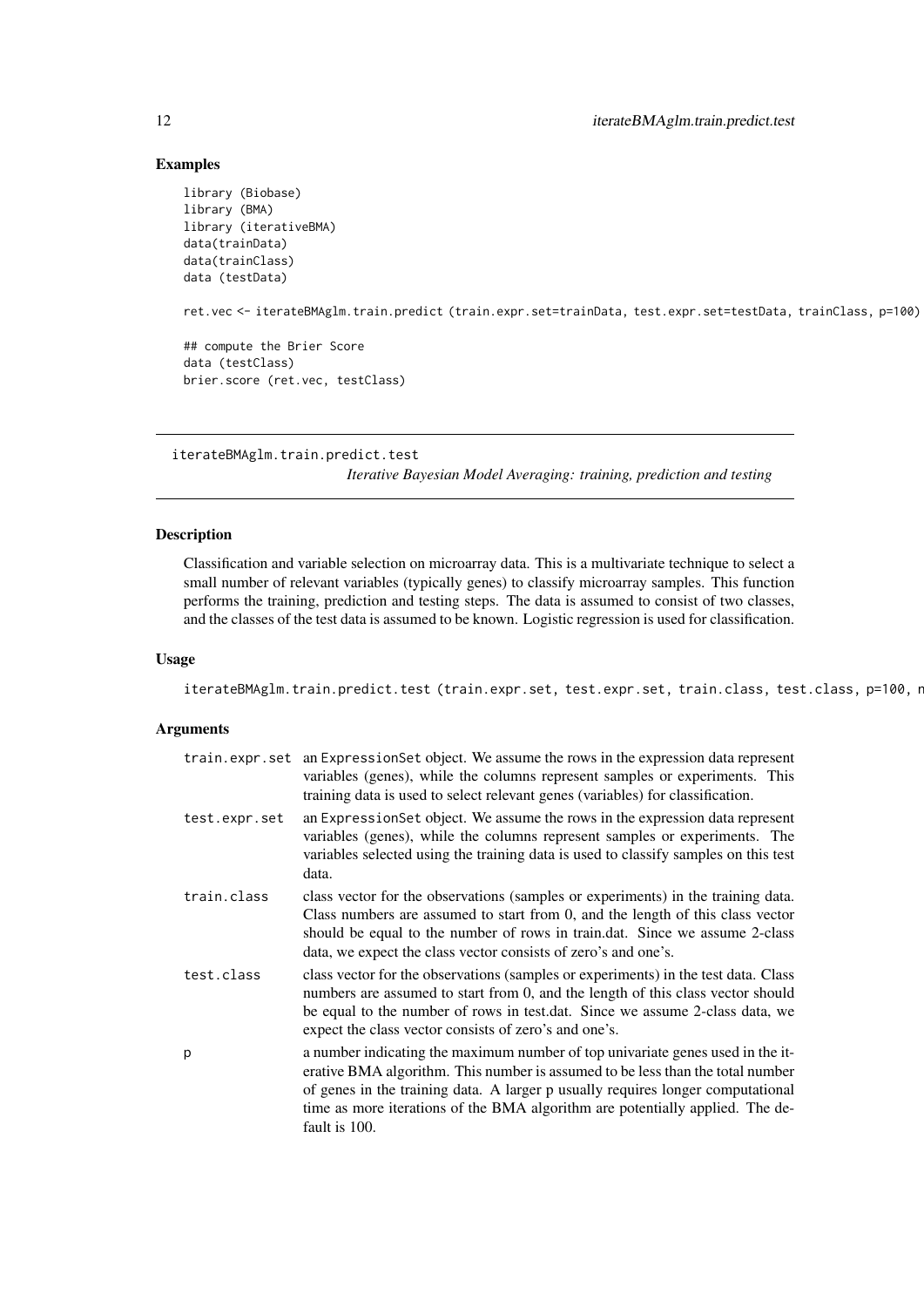<span id="page-12-0"></span>

| nbest        | a number specifying the number of models of each size returned to bic.glm in<br>the BMA package. The default is 10.                                                                                                                                                                    |
|--------------|----------------------------------------------------------------------------------------------------------------------------------------------------------------------------------------------------------------------------------------------------------------------------------------|
| maxNvar      | a number indicating the maximum number of variables used in each iteration of<br>bic.glm from the BMA package. The default is 30.                                                                                                                                                      |
| maxIter      | a number indicating the maximum of iterations of bic.glm. The default is<br>20000.                                                                                                                                                                                                     |
| thresProbne0 | a number specifying the threshold for the posterior probability that each variable<br>(gene) is non-zero (in percent). Variables (genes) with such posterior probability<br>less than this threshold are dropped in the iterative application of bic.glm. The<br>default is 1 percent. |

This function consists of the training phase, prediction phase, and the testing phase. The training phase consists of first ordering all the variables (genes) by a univariate measure called betweengroups to within-groups sums-of-squares (BSS/WSS) ratio, and then iteratively applying the bic.glm algorithm from the BMA package. The prediction phase uses the variables (genes) selected in the training phase to classify the samples in the test set. The testing phase assumes that the class labels of the samples in the test set are known, and computes the number of classification errors and the Brier Score.

## Value

A list consisting of 4 elements are returned:

| num.genes  | The number of relevant genes selected using the training data.                                                                                                                                                    |
|------------|-------------------------------------------------------------------------------------------------------------------------------------------------------------------------------------------------------------------|
| num.model  | The number of models selected using the training data.                                                                                                                                                            |
| num.err    | The number of classification errors produced when the the predicted class labels<br>of the test samples are compared to the known class labels.                                                                   |
| brierScore | The Brier Score computed using the predicted and known class labels of the test<br>samples. The Brier Score represents a probabilistic number of errors. A small<br>Brier Score implies high prediction accuracy. |

#### Note

The BMA and Biobase packages are required.

#### References

Raftery, A.E. (1995). Bayesian model selection in social research (with Discussion). Sociological Methodology 1995 (Peter V. Marsden, ed.), pp. 111-196, Cambridge, Mass.: Blackwells.

Yeung, K.Y., Bumgarner, R.E. and Raftery, A.E. (2005) Bayesian Model Averaging: Development of an improved multi-class, gene selection and classification tool for microarray data. Bioinformatics 21: 2394-2402.

## See Also

[iterateBMAglm.train](#page-7-1), [iterateBMAglm.train.predict](#page-9-1)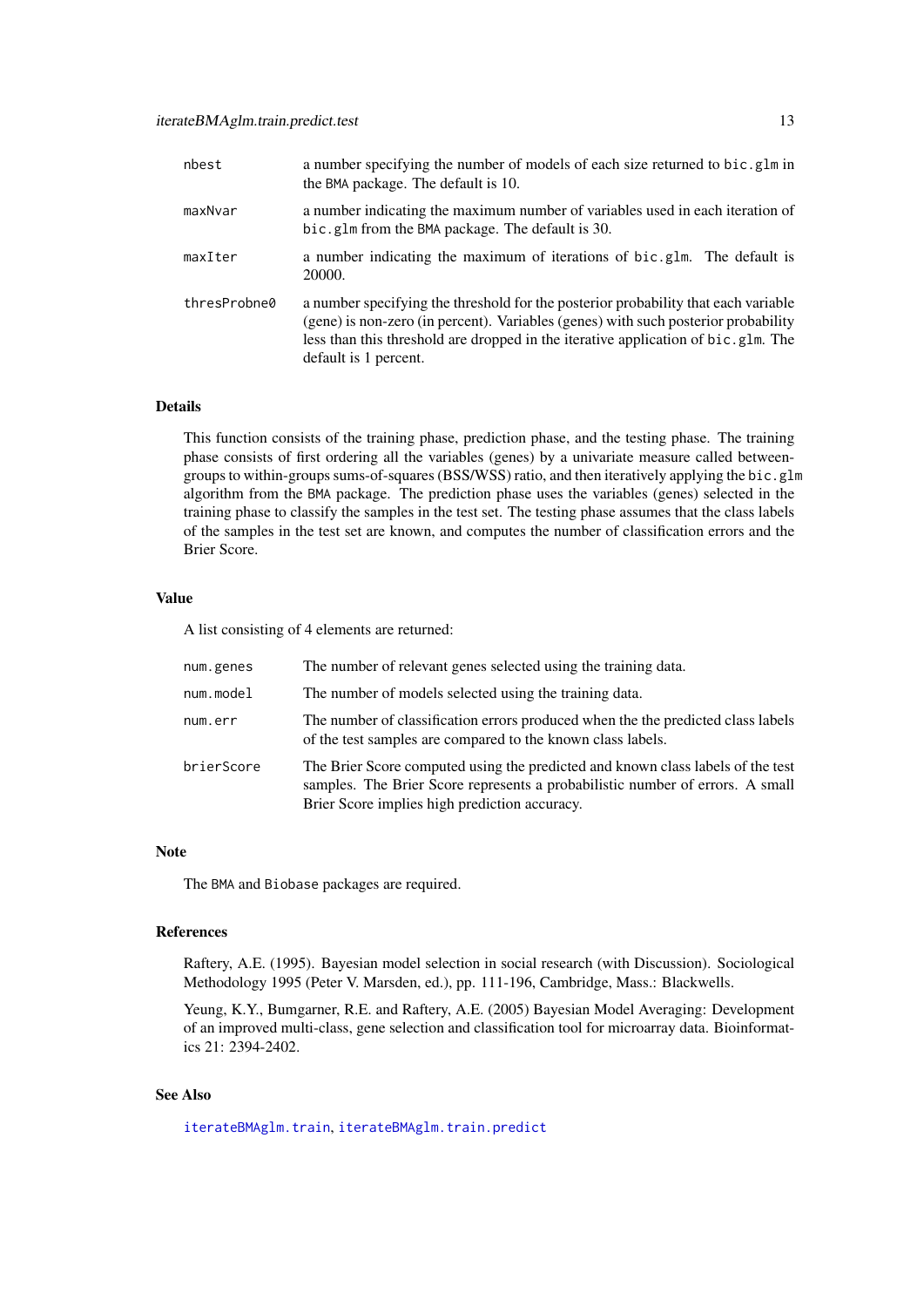## Examples

```
library (Biobase)
library (BMA)
library (iterativeBMA)
data(trainData)
data(trainClass)
data (testData)
data (testClass)
```
iterateBMAglm.train.predict.test (train.expr.set=trainData, test.expr.set=testData, trainClass, testClass, p=100)

iterateBMAglm.wrapper *Iterative Bayesian Model Averaging*

## Description

This function repeatedly calls bic.glm from the BMA package until all variables are exhausted. The data is assumed to consist of two classes. Logistic regression is used for classification.

## Usage

iterateBMAglm.wrapper (sortedA, y, nbest=10, maxNvar=30, maxIter=20000, thresProbne0=1)

#### Arguments

| sortedA      | data matrix where columns are variables and rows are observations. The vari-<br>ables (columns) are assumed to be sorted using a univariate measure. In the case<br>of gene expression data, the columns (variables) represent genes, while the rows<br>(observations) represent samples or experiments.           |
|--------------|--------------------------------------------------------------------------------------------------------------------------------------------------------------------------------------------------------------------------------------------------------------------------------------------------------------------|
| У            | class vector for the observations (samples or experiments) in the training data.<br>Class numbers are assumed to start from 0, and the length of this class vector<br>should be equal to the number of rows in sorted A. Since we assume 2-class data,<br>we expect the class vector consists of zero's and one's. |
| nbest        | a number specifying the number of models of each size returned to bic.glm in<br>the BMA package. The default is 10.                                                                                                                                                                                                |
| maxNvar      | a number indicating the maximum number of variables used in each iteration of<br>bic.glm from the BMA package. The default is 30.                                                                                                                                                                                  |
| maxIter      | a number indicating the maximum of iterations of bic.glm. The default is<br>20000.                                                                                                                                                                                                                                 |
| thresProbne0 | a number specifying the threshold for the posterior probability that each variable<br>(gene) is non-zero (in percent). Variables (genes) with such posterior probability<br>less than this threshold are dropped in the iterative application of bic.glm. The<br>default is 1 percent.                             |

<span id="page-13-0"></span>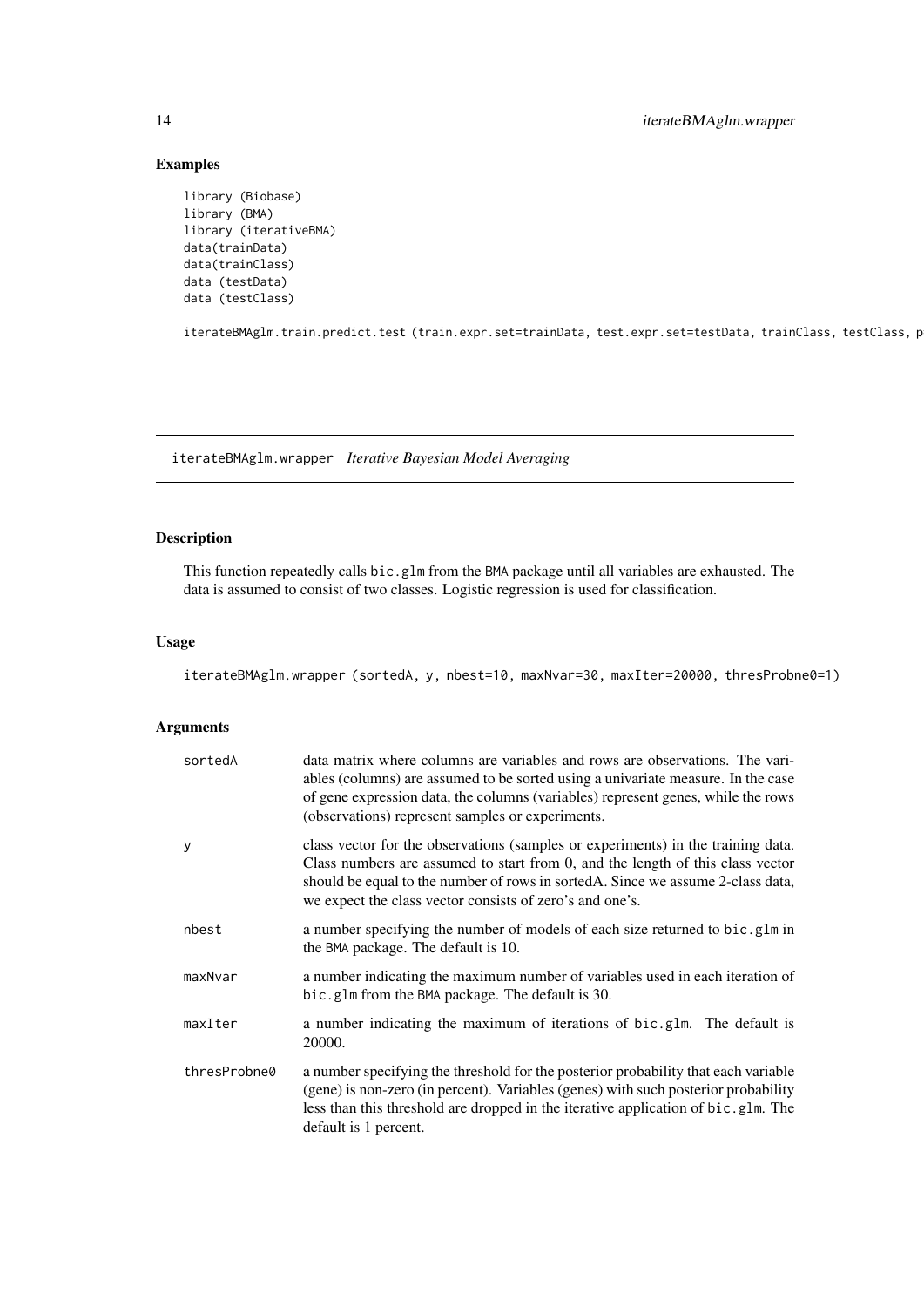In this function, the variables are assumed to be sorted, and bic.glm is called repeatedly. In the first application of the bic.glm algorithm, the top maxNvar univariate ranked genes are used. After each application of the bic.glm algorithm, the genes with probne $0 <$  thresProbne $0$  are dropped, and the next univariate ordered genes are added to the BMA window. The function iterateBMAglm.train calls BssWssFast before calling this function. Using this function, users can experiment with alternative univariate measures.

## Value

If all variables are exhausted, an object of class bic.glm returned by the last iteration of bic.glm. Otherwise,  $-1$  is returned. The object of class bic.glm is a list consisting of the following components:

| namesx       | the names of the variables in the last iteration of bic.glm.                                                                            |
|--------------|-----------------------------------------------------------------------------------------------------------------------------------------|
| postprob     | the posterior probabilities of the models selected.                                                                                     |
| deviance     | the estimated model deviances.                                                                                                          |
| label        | labels identifying the models selected.                                                                                                 |
| bic          | values of BIC for the models.                                                                                                           |
| size         | the number of independent variables in each of the models.                                                                              |
| which        | a logical matrix with one row per model and one column per variable indicating<br>whether that variable is in the model.                |
| probne0      | the posterior probability that each variable is non-zero (in percent).                                                                  |
| postmean     | the posterior mean of each coefficient (from model averaging).                                                                          |
| postsd       | the posterior standard deviation of each coefficient (from model averaging).                                                            |
| condpostmean | the posterior mean of each coefficient conditional on the variable being included<br>in the model.                                      |
| condpostsd   | the posterior standard deviation of each coefficient conditional on the variable<br>being included in the model.                        |
| mle          | matrix with one row per model and one column per variable giving the maximum<br>likelihood estimate of each coefficient for each model. |
| se           | matrix with one row per model and one column per variable giving the standard<br>error of each coefficient for each model.              |
| reduced      | a logical indicating whether any variables were dropped before model averaging.                                                         |
| dropped      | a vector containing the names of those variables dropped before model averag-<br>ing.                                                   |
| call         | the matched call that created the bma.lm object.                                                                                        |
|              |                                                                                                                                         |

#### Note

The BMA and Biobase packages are required.

## References

Raftery, A.E. (1995). Bayesian model selection in social research (with Discussion). Sociological Methodology 1995 (Peter V. Marsden, ed.), pp. 111-196, Cambridge, Mass.: Blackwells.

Yeung, K.Y., Bumgarner, R.E. and Raftery, A.E. (2005) Bayesian Model Averaging: Development of an improved multi-class, gene selection and classification tool for microarray data. Bioinformatics 21: 2394-2402.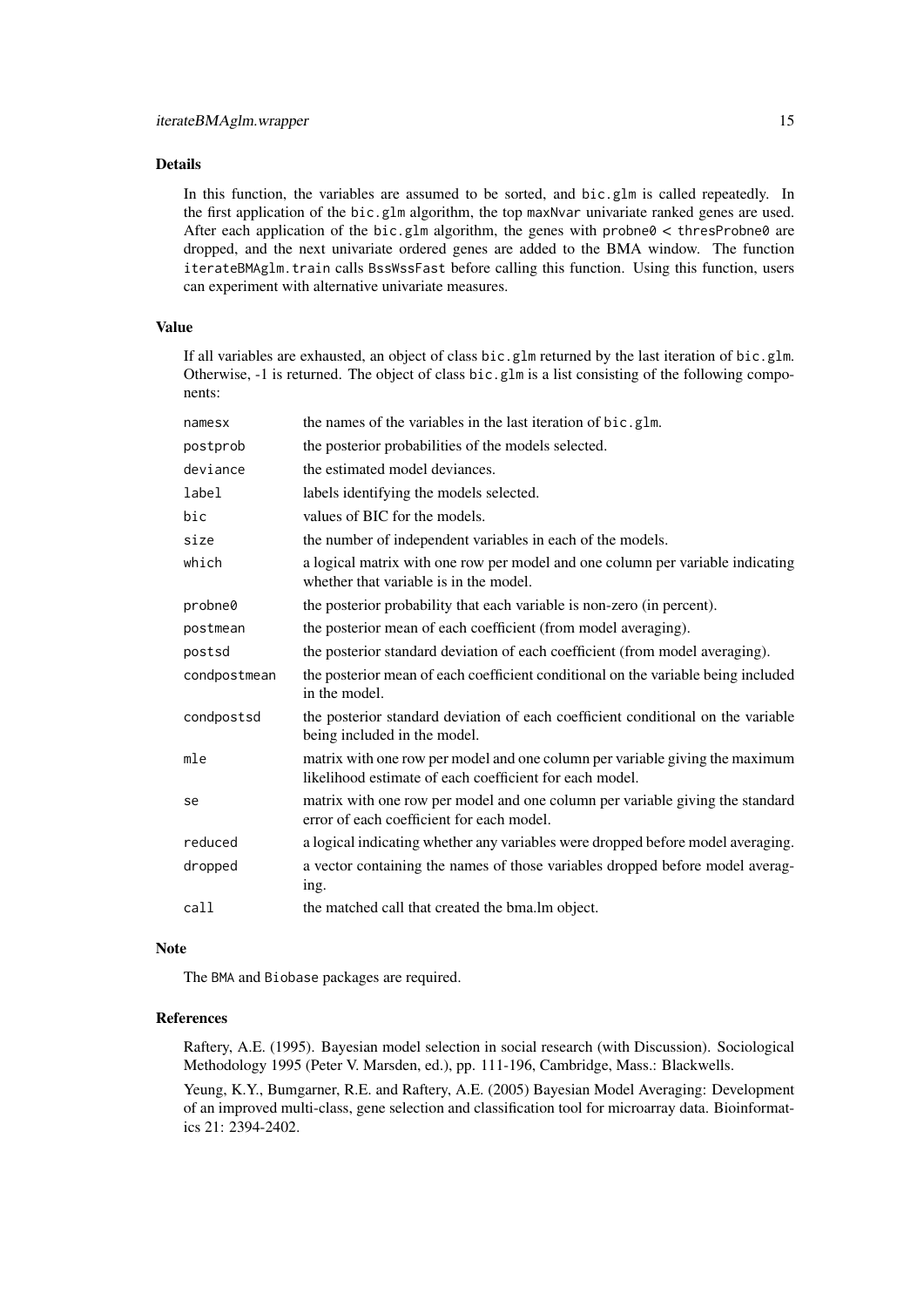#### See Also

[iterateBMAglm.train](#page-7-1), [iterateBMAglm.train.predict](#page-9-1), [iterateBMAglm.train.predict.test](#page-11-1), [BssWssFast](#page-4-1)

## Examples

```
library (Biobase)
library (BMA)
library (iterativeBMA)
data(trainData)
data(trainClass)
## Use the BSS/WSS ratio to rank all genes in the training data
sorted.vec <- BssWssFast (t(exprs(trainData)), trainClass, numClass = 2)
## get the top ranked 50 genes
sorted.train.dat <- t(exprs(trainData[sorted.vec$ix[1:50], ]))
## run iterative bic.glm
ret.bic.glm <- iterateBMAglm.wrapper (sorted.train.dat, y=trainClass)
## The above commands are equivalent to the following
ret.bic.glm <- iterateBMAglm.train (train.expr.set=trainData, trainClass, p=50)
```
testClass *Sample Test Data for the Iterative BMA Algorithm*

## Description

This is an adapted leukemia (ALL, AML) dataset from Golub et al. (1999). This is a zero-one vector for 34 test samples. Class 0 represents an ALL sample, while class 1 represents an AML sample.

## Usage

data(testClass)

#### Format

The vector is called testClass.

#### Source

The golubEsets bioconductor data package, or [http://www.broad.mit.edu/cgi-bin/cancer/](http://www.broad.mit.edu/cgi-bin/cancer/datasets.cgi) [datasets.cgi](http://www.broad.mit.edu/cgi-bin/cancer/datasets.cgi).

## References

Golub, T.R., Slonim, D.K., Tamayo, P., Huard, C., Gaasenbeek, M., Mesirov, J.P., Coller, H., Loh, M.L., Downing, J.R., Caligiuri, M.A., et al. (1999) Molecular classification of cancer: class discovery and class prediction by gene expression monitoring. Science 286: 531-7.

<span id="page-15-0"></span>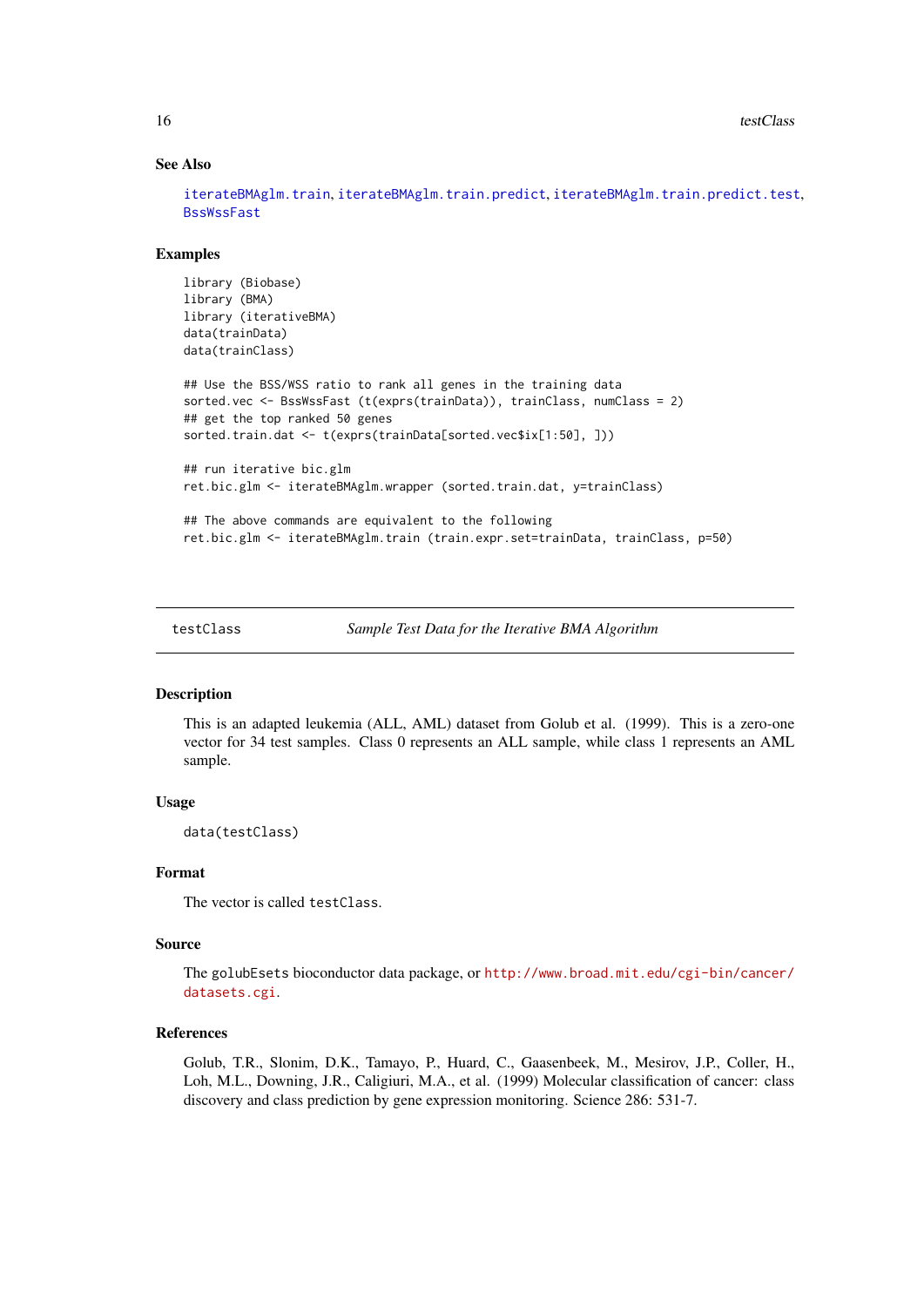<span id="page-16-0"></span>

#### Description

This is an adapted leukemia (ALL, AML) ExpressionSet from Golub et al. (1999). This ExpressionSet consists of the expression levels from 38 ALL or AML samples (rows), and 100 genes (columns). This dataset is used as an example test data in our examples.

#### Usage

data(testData)

#### Format

The ExpressionSet is called testData. Each entry in the matrix represents the expression level of one gene from an ALL or AML sample.

## Details

For illustration purposes, a subset of 100 genes from the package golubEsets is included in this package.

#### Source

The golubEsets bioconductor data package, or [http://www.broad.mit.edu/cgi-bin/cancer/](http://www.broad.mit.edu/cgi-bin/cancer/datasets.cgi) [datasets.cgi](http://www.broad.mit.edu/cgi-bin/cancer/datasets.cgi).

#### References

Golub, T.R., Slonim, D.K., Tamayo, P., Huard, C., Gaasenbeek, M., Mesirov, J.P., Coller, H., Loh, M.L., Downing, J.R., Caligiuri, M.A., et al. (1999) Molecular classification of cancer: class discovery and class prediction by gene expression monitoring. Science 286: 531-7.

<span id="page-16-1"></span>trainClass *Sample Training Data for the Iterative BMA Algorithm*

#### Description

This is an adapted leukemia (ALL, AML) dataset from Golub et al. (1999). This is a zero-one vector for 38 training samples. Class 0 represents an ALL sample, while class 1 represents an AML sample.

#### Usage

data(trainClass)

## Format

The vector is called trainClass.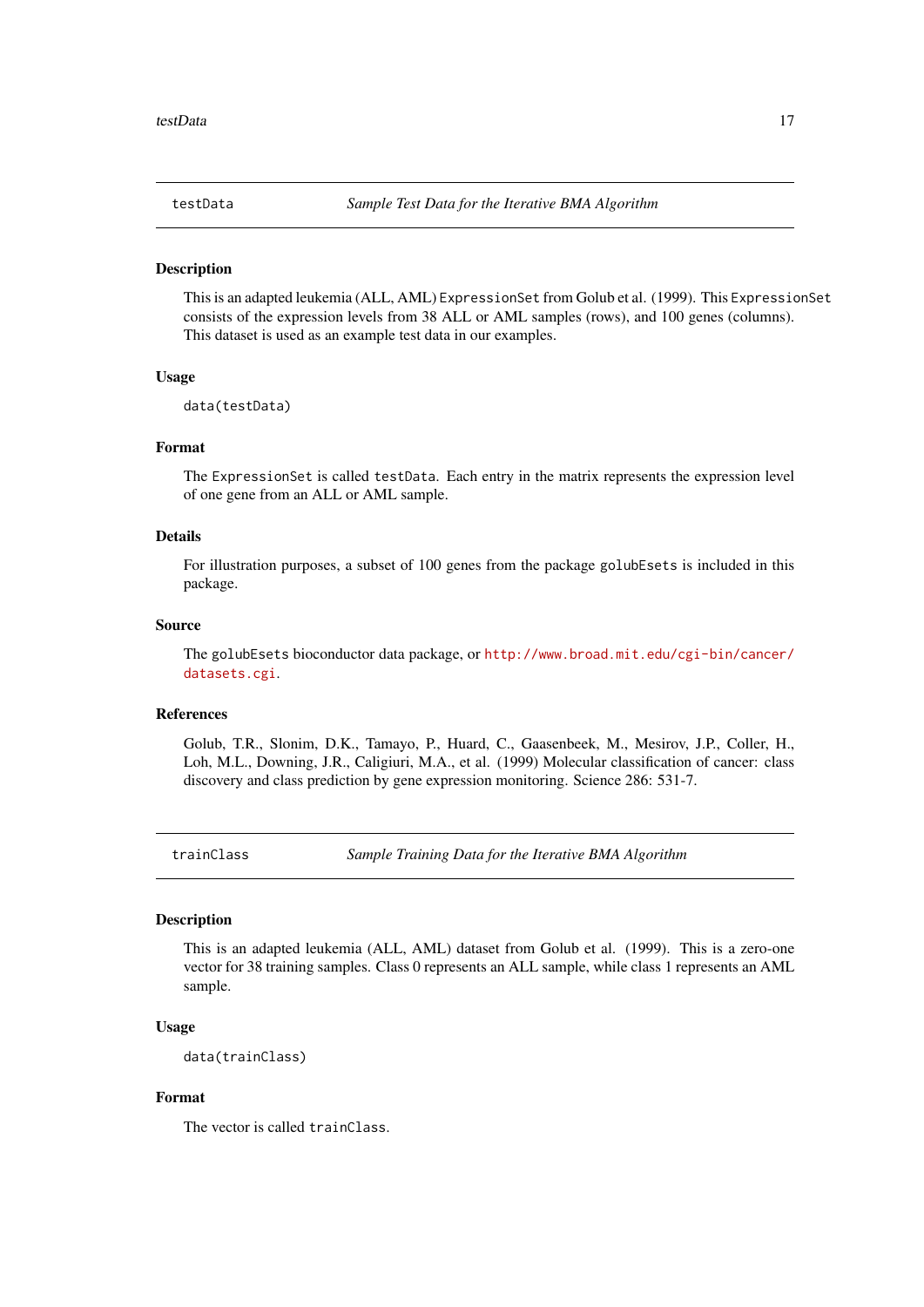#### Source

The golubEsets bioconductor data package, or [http://www.broad.mit.edu/cgi-bin/cancer/](http://www.broad.mit.edu/cgi-bin/cancer/datasets.cgi) [datasets.cgi](http://www.broad.mit.edu/cgi-bin/cancer/datasets.cgi).

## References

Golub, T.R., Slonim, D.K., Tamayo, P., Huard, C., Gaasenbeek, M., Mesirov, J.P., Coller, H., Loh, M.L., Downing, J.R., Caligiuri, M.A., et al. (1999) Molecular classification of cancer: class discovery and class prediction by gene expression monitoring. Science 286: 531-7.

<span id="page-17-1"></span>trainData *Sample Training Data for the Iterative BMA Algorithm*

#### **Description**

This is an adapted leukemia (ALL, AML) ExpressionSet from Golub et al. (1999). This ExpressionSet consists of the expression levels from 38 ALL or AML samples (rows), and 100 genes (columns). This dataset is used as an example training data in our examples.

#### Usage

data(trainData)

## Format

The ExpressionSet is called trainData. Each entry in the exprs matrix represents the expression level of one gene from an ALL or AML sample.

## Details

For illustration purposes, a subset of 100 genes from the package golubEsets is included in this package.

## Source

The golubEsets bioconductor data package, or [http://www.broad.mit.edu/cgi-bin/cancer/](http://www.broad.mit.edu/cgi-bin/cancer/datasets.cgi) [datasets.cgi](http://www.broad.mit.edu/cgi-bin/cancer/datasets.cgi).

#### References

Golub, T.R., Slonim, D.K., Tamayo, P., Huard, C., Gaasenbeek, M., Mesirov, J.P., Coller, H., Loh, M.L., Downing, J.R., Caligiuri, M.A., et al. (1999) Molecular classification of cancer: class discovery and class prediction by gene expression monitoring. Science 286: 531-7.

<span id="page-17-0"></span>